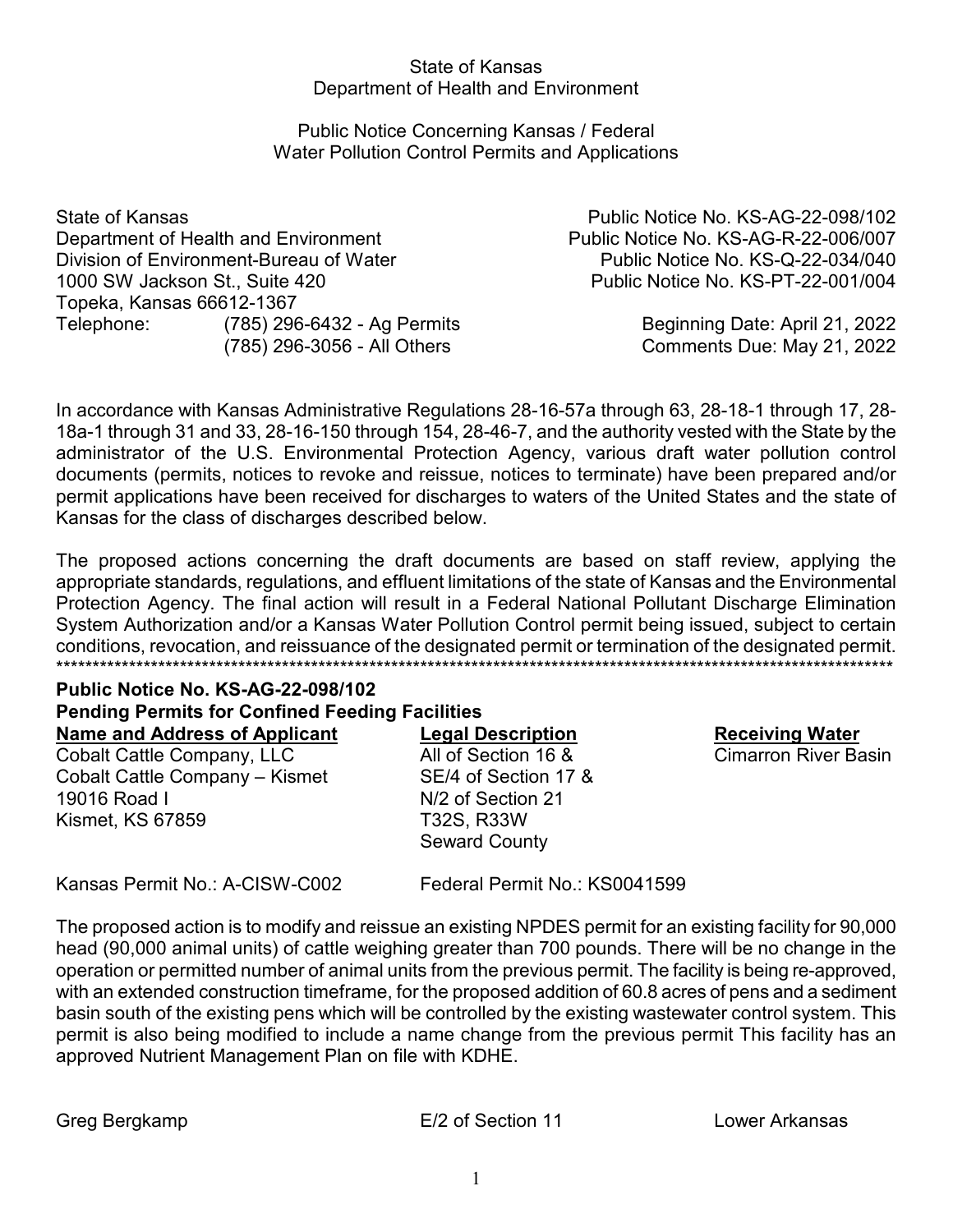Cottonwood Feeders, LLC 
and Tarry T27S, R10W TO River Basin 14481 NW 50<sup>th</sup> St. **Kingman County** Cunningham, KS 67035

Kansas Permit No.: A-ARKM-C001 Federal Permit No.: KS0099686

The proposed action is to reissue an existing State permit for an existing facility for 20,000 head (20,000 animal units) of cattle weighing greater than 700 pounds. There will be no change in the operation or permitted number of animal units from the previous permit. This facility has an approved Nutrient Management Plan on file with KDHE.

Strathman Farms, LLC **NW/4 of Section 18** Big Blue River Basin Strathman Farms Feedlot T03S, R11E 1301 31<sup>st</sup> Rd. Nemaha County Baileyville, KS 66404

Kansas Permit No.: A-BBNM-B004

The proposed action is to reissue an existing State permit for an existing facility for 399 head (399 animal units) of cattle weighing more than 700 pounds, and 600 head (300 animal units) of cattle weighing less than 700 pounds, for a total capacity of 999 head (699 animal units). Proposed construction will include reapproval of plans for one open lot pen and drainage diversion extension. There will be no change in the permitted number of animal units from the previous permit. This facility has an approved Waste Management Plan on file with KDHE.

1167 One Ten Road T08S, R10W Tipton, KS 67485 Mitchell County

Stanley Krier **NE/4 of Section 07** Solomon River Basin

Kansas Permit No.: A-SOMC-B009

The proposed action is to reissue an existing State permit for an existing facility for 500 head (500 animal units) of cattle more than 700 pounds. There will be no change in the operation or permitted number of animal units from the previous permit. This facility has an approved Waste Management Plan on file with KDHE.

Seaboard Foods LLC SW/4 of Section 07 Cimarron River Basin Walker Isolation #8 T28S, R42W 4101 N Road V Stanton County Johnson, KS 67855

Kansas Permit No.: A-CIST-S002

The proposed action is to reissue an existing State permit for an existing facility for 120 head (48 animal units) of swine more than 55 pounds. There will be no change in the operation or permitted number of animal units from the previous permit. This facility has an approved Waste Management Plan on file with KDHE.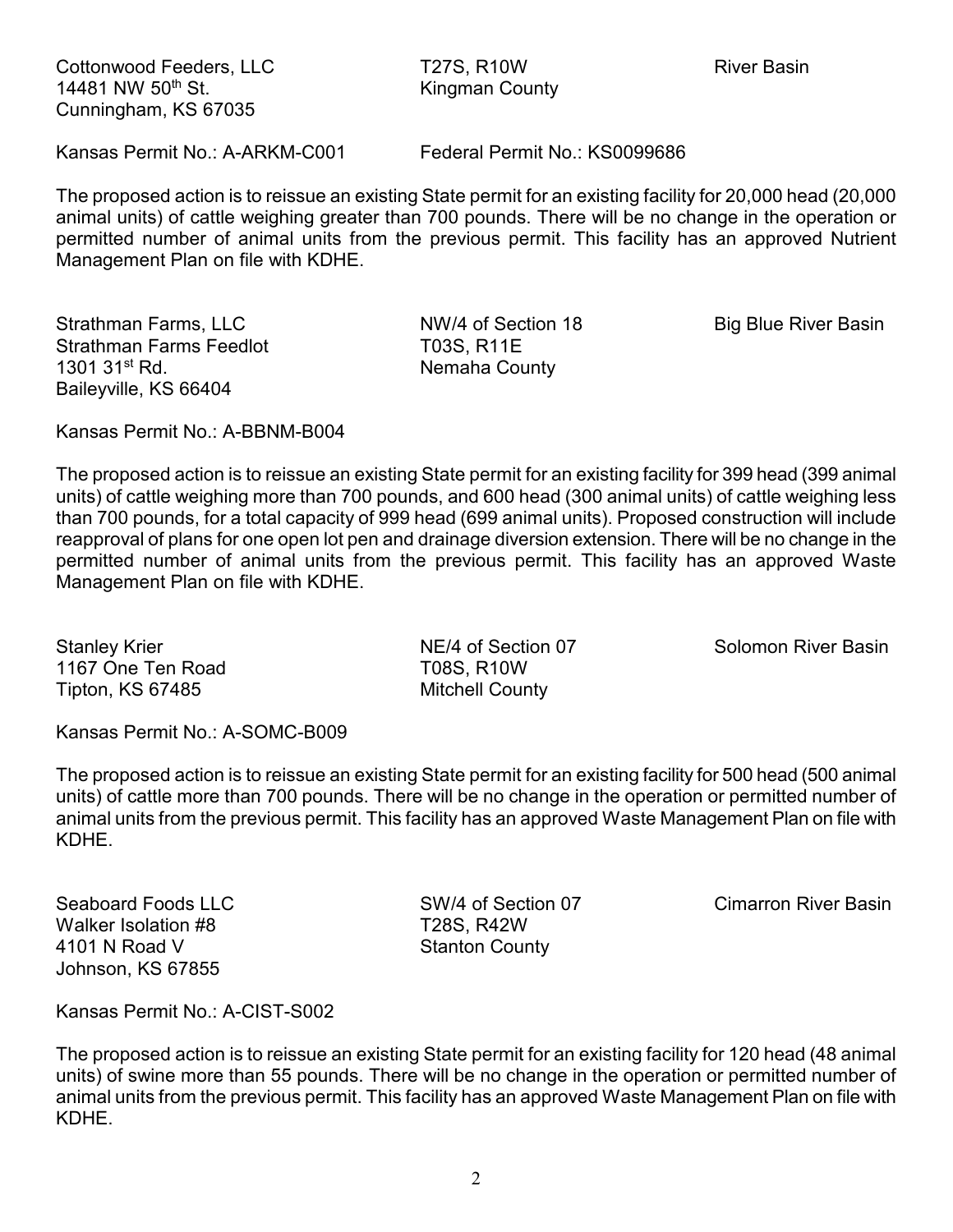## **\*\*\*\*\*\*\*\*\*\*\*\*\*\*\*\*\*\*\*\*\*\*\*\*\*\*\*\*\*\*\*\*\*\*\*\*\*\*\*\*\*\*\*\*\*\*\*\*\*\*\*\*\*\*\*\*\*\*\*\*\*\*\*\*\*\*\*\*\*\*\*\*\*\*\*\*\*\*\*\*\*\*\*\*\*\*\*\*\*\*\*\*\*\*\*\*\*\*\*\*\*\*\*\*\*\*\*\*\*\*\*\*\*\* Public Notice No. KS-AG-R-22-006/007 Per Kansas Statutes Annotated 65-171d, the following Registration has been received for a proposed facility: Name and Address of Registrant Legal Description County**

| <u>Natile and Address of Registration</u>                                                                                                                                           | LUYAI DUSUIDUUII        | <b>OUUIILY</b>           |
|-------------------------------------------------------------------------------------------------------------------------------------------------------------------------------------|-------------------------|--------------------------|
| <b>Brian Ottley</b>                                                                                                                                                                 | $E/2$ of Section 06 &   | Gove                     |
| <b>Ottley Ranch</b>                                                                                                                                                                 | SW/4 of Section 05      |                          |
| 1840 County Road 12                                                                                                                                                                 | T13S, R31W              |                          |
| Oakley, KS 67748                                                                                                                                                                    |                         |                          |
| <b>Isaac Carr</b>                                                                                                                                                                   | SW/4 of Section 05 &    | Geary                    |
| <b>Carr Family Ranch</b>                                                                                                                                                            | SE/4 of Section 06      |                          |
| 6197 S. Hwy 57                                                                                                                                                                      | T13S, R07E              |                          |
| Junction City, KS 66441                                                                                                                                                             |                         |                          |
| <b>Public Notice No.: KS-Q-22-034/040</b>                                                                                                                                           |                         |                          |
| The requirements of the draft permit public noticed below are pursuant to the Kansas Surface<br>Water Quality Standards, K.A.R. 28-16-28 (b-g), and Federal Surface Water Criteria. |                         |                          |
| <b>NAME AND ADDRESS OF APPLICANT</b>                                                                                                                                                | <b>RECEIVING STREAM</b> | <b>TYPE OF DISCHARGE</b> |
| Atwood, City of                                                                                                                                                                     | <b>Beaver Creek</b>     | <b>Treated Domestic</b>  |
|                                                                                                                                                                                     |                         |                          |

106 South 3rd St. Wastewater Atwood, KS 67730

Kansas Permit No. M-UR02-OO01 Federal Permit No. KS0095265 Legal Description: NW¼, NE¼, SW¼, S4, T3S, R33W, Rawlins County, Kansas

The proposed action is to reissue an existing State/NPDES permit for an existing facility. This facility is a three-cell wastewater stabilization lagoon system. The proposed permit contains limits for biochemical oxygen demand, total suspended solids, and ammonia, as well as monitoring for pH, E.coli, and fluoride.

| Belle Plaine, City of       |  |
|-----------------------------|--|
| P.O. Box 157                |  |
| Belle Plaine, KS 67013-0157 |  |

Ninnescah River via **Treated Domestic Unnamed Tributary Wastewater** 

Kansas Permit No. M-AR09-OO03 Federal Permit No. KS0094978 Legal Description: NE¼, SW¼, SE¼, S2, T31S, R1E, Sumner County, Kansas Facility Location: 630 S. Line Street, Belle Plaine, KS 67013

The proposed action is to reissue an existing State/NPDES permit for an existing facility. This facility is a three-cell wastewater stabilization lagoon system. The proposed permit contains limits for biochemical oxygen demand, total suspended solids, ammonia, and E. coli, as well as monitoring for pH and chlorides.

220 E. First Street **Constant Creek of Constant Creek** El Dorado, KS 670142

Educational Facilities Authority of Walnut River via Process Butler County Unnamed Wetland Tributary Wastewater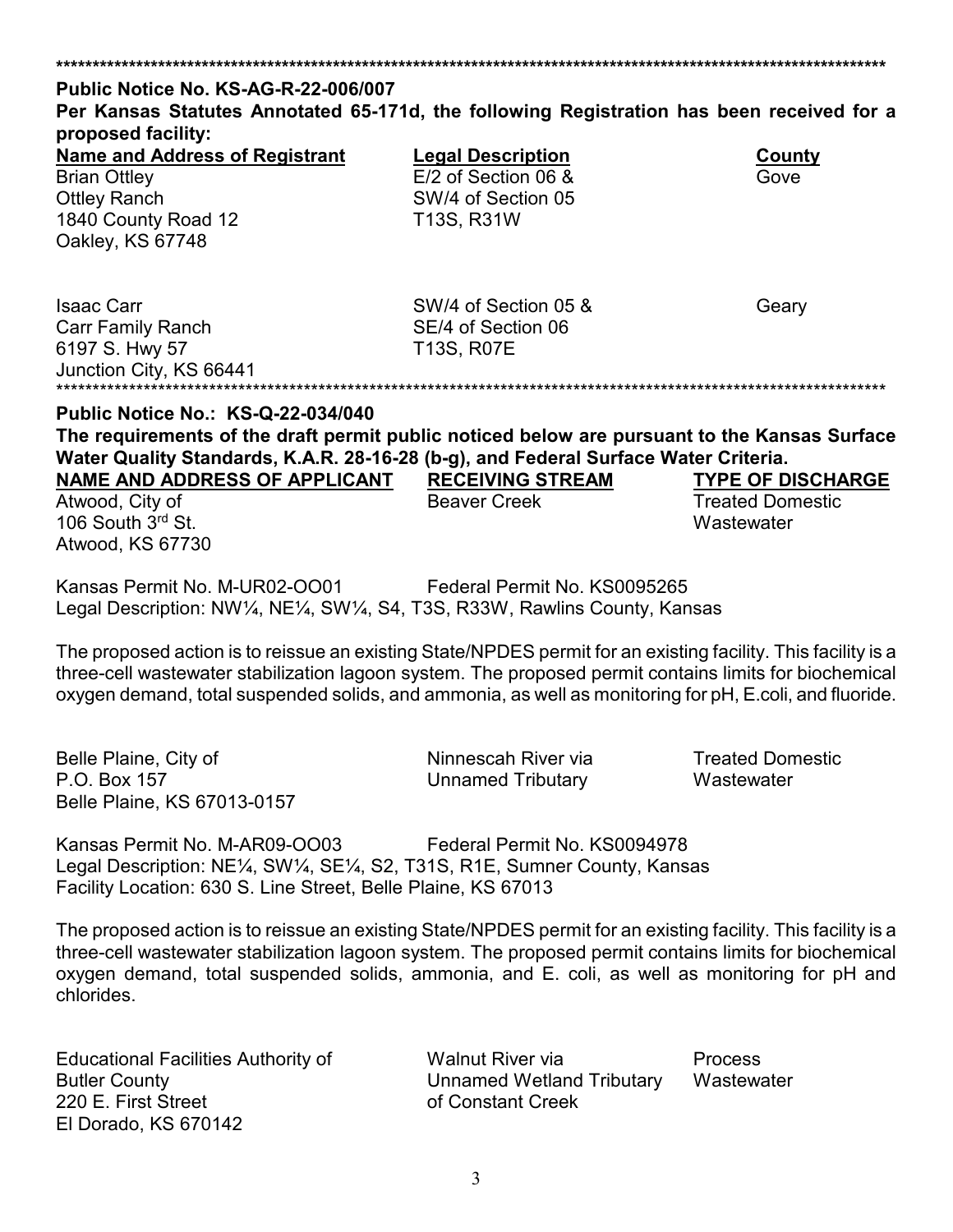Kansas Permit No. I-WA09-PO21 Federal Permit No. KS0100447 Legal Description: NE¼ of SW¼ or SW¼, S3, T26S, R5E, Butler County, Kansas Facility Name: BG Products Veterans Sports Complex Facility Location: 400 South Haverhill Road, El Dorado, KS 67042

The proposed action is to reissue an existing State/NPDES permit for an existing facility. This facility is a groundwater remediation facility that treats hydrocarbons that surfaced during construction of this sports stadium. The contaminated groundwater is collected using a trench system and the groundwater is treated with an oil/water separator, before being discharged to Outfall 001A. The proposed permit contains limits for oil and grease, as well as monitoring for flow and tank oil depth readings.

Flat Land Excavating The Research Cansas River via Process 13575 E. Gilman Road Stranger Creek via Wastewater Lansing, KS 66043 Unnamed Tributary

Kansas Permit No. I-KS13-PO04 Federal Permit No. KS0099538 Legal Description: NW¼, S20, T8S, R21E, Leavenworth County, Kansas Facility Name: Easton Quarry

The proposed action is to reissue an existing State/NPDES permit for an existing facility. This facility is a limestone quarrying and crushing operation with no washing. Outfall 001A consists of stormwater runoff from the quarry area and a portion of the landfill cap and will be treated by two ponds in series. All contact water will be located at the open face of the landfill and will not runoff but seep into the landfill. The Construction/Demolition (C/D) landfill area, including the contact water, will be permitted by the Bureau of Waste Management. The proposed permit contains generic language to protect the waters of the State.

Geuda Springs, City of **Arkansas River via** Arkansas River via P.O. Box 6 Next Construction Salt Creek Next Creek Mastewater Geuda Springs, KS 67051 Kansas Permit No. M-AR36-OO01 Federal Permit No. KS0116807 Legal Description: NE¼, NW¼, NW¼, S7, T34S, R3E, Cowley County, Kansas

The proposed action is to reissue an existing State/NPDES permit for an existing facility. This facility is a two-cell wastewater stabilization lagoon system. The proposed permit contains limits for biochemical oxygen demand and total suspended solids, as well as monitoring for pH, ammonia, E. coli, chlorides, total phosphorus, nitrate + nitrite, total Kjeldahl nitrogen, and total nitrogen,

Hoisington, City of **Blood Creek via** Blood Creek via Treated Domestic P.O. Box 418 Unnamed Tributary Wastewater Hoisington, KS 67544

Kansas Permit No. M-AR45-OO01 Federal Permit No. KS0022454 Legal Description: N½, NW¼, S10, T18S, R13W, Barton County, Kansas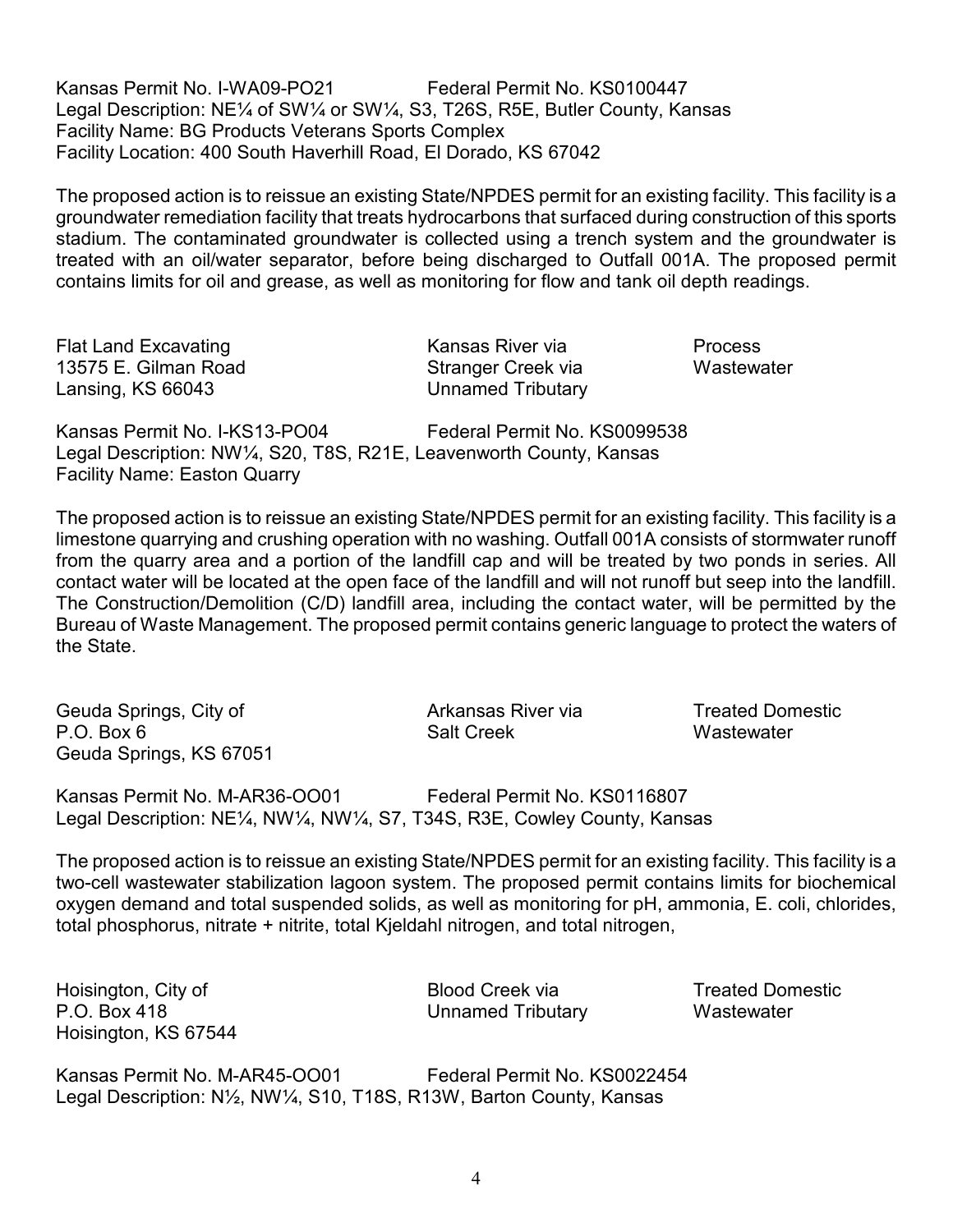The proposed action is to reissue an existing State/NPDES permit for an existing facility. This facility is a three-cell wastewater stabilization lagoon system. The proposed permit contains limits for biochemical oxygen demand and total suspended solids, as well as monitoring for pH, ammonia, E. coli, total phosphorus, nitrate + nitrite, total Kjeldahl nitrogen, total nitrogen, and flow to receiving stream.

Oxford, City of P.O. Box 337 Oxford, KS 67119 Arkansas River

**Treated Domestic** Wastewater

Kansas Permit No. M-AR68-OO01 Federal Permit No. KS0028011 Legal Description: NE<sup>1</sup>/<sub>4</sub>, NW<sup>1</sup>/<sub>4</sub>, SW<sup>1</sup>/<sub>4</sub>, S13, T32S, R2E, Sumner County, Kansas

The proposed action is to reissue an existing State/NPDES permit for an existing facility. This facility is a three-cell wastewater stabilization lagoon system. This facility can meet the 2013 EPA ammonia criteria. However, per the Reasonable Potential procedure in the Kansas Implementation Procedures – Wastewater Permitting using the assumed coefficient of variation (Cv) of 0.6 and Cp/Cmean of 2.13, the below calculations prove there is no reasonable potential to exceed water quality-based permit limits for ammonia. In addition, the highest recorded value over the prior two permit cycles was 8.5 mg/l, which is well under the lowest proposed quarterly limit of 37.2 mg/l. However, continued quarterly monitoring of effluent ammonia will be required. The proposed permit contains limits for biochemical oxygen demand, total suspended solids, and E. coli, as well as monitoring for pH, ammonia, total phosphorus, and chlorides 

## Public Notice No. KS-PT-22-001/004

The requirements of the draft permit public noticed below are pursuant to the Kansas Administrative Regulations 28-16-82 through 28-16-98, and U.S. Environmental Protection Agency **Pretreatment Regulation 40 CFR 403.** 

NAME AND ADDRESS OF APPLICANT

**Dayton Superior Corporation** 7777 Washington Village Dr., Ste 130 Dayton, OH 45459

# **RECEIVING FACILITY**

Parsons Municipal **Wastewater Treatment** Plant

## **TYPE OF DISCHARGE**

**Process Wastewater** 

Kansas Permit No. P-NE55-OO07 Federal Permit No. KSP000097 Facility Location: 1900 Wilson Avenue, Parsons, KS 67357

The proposed action is to reissue an existing pretreatment permit for an existing facility. This facility manufactures concrete reinforcing bars and rods made of steel. The steel is processed in a phosphating operation, prior to being painted, to produce the final product. Phosphating is considered to be a type of conversion coating operation, which is one of the six core processes under the Metal Finishing Standard. Outfall 001 consists of phosphating wastes, which can be discharged to the city sewer, from one of two tanks. Generally, these wastes are not discharged to the city sewer but treated by an on-site evaporator. The proposed permit contains pretreatment limitations for pH, total toxic organics, cadmium, chromium, copper, lead, nickel, silver, zinc, and cyanide.

Great Plains Manufacturing, Inc. 1525 E. North St. Salina, KS 67402-5060

**Tipton Municipal Wastewater Treatment** Plant

**Process Wastewater**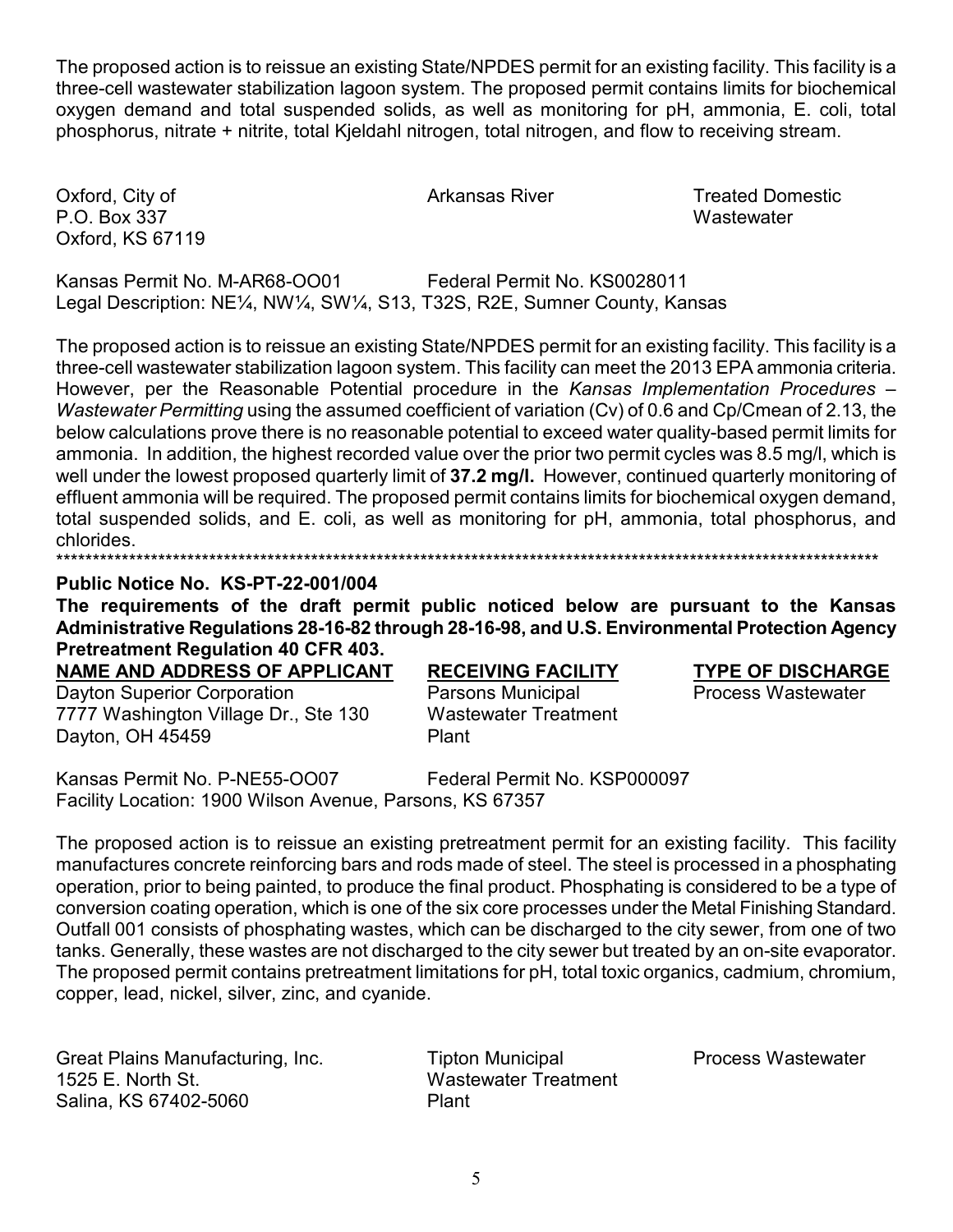Kansas Permit No. P-SO42-OO01 Federal Permit No. KSP000098 Facility Name: Great Plains Manufacturing – Tipton Facility Facility Location: 607 Main Street, Tipton, KS 67485

The proposed action is to reissue an existing pretreatment plant for an existing facility. This facility manufactures various types of farm tillage equipment. Steel parts are welded, phosphate and painted to produce the final product. Regulated wastes consist of wastewater from a conversion coating (phosphating) operation, which is a pressure spray gun system in a wash booth. Spent phosphating wastes are sent to a 275-gallon recirculation tank and then sent to two, 500 gallon tanks for treatment. Outfall 001 consists of treated wash-water from the treatment system. The proposed permit contains pretreatment limitations for pH, total toxic organics, cadmium, chromium, copper, lead, nickel, silver, zinc, and cyanide.

1900 North Street **Wastewater Treatment** Marysville, KS 66508 Plant

Landoll Company, LLC Waterville Municipal Process Wastewater

Kansas Permit No. P-BB22-OO02 Federal Permit No. KSP000089 Facility Location: 451 Highway 9, Waterville, KS 66548

The proposed action is to reissue an existing pretreatment plant for an existing facility. This facility manufactures metal trailers that transport livestock and other agricultural products. Steel parts are welded, phosphate and painted to produce the final product. Outfall 001 consists of wastewater from the phosphating (conversion coating) operation, once the phosphating solution has been applied to steel parts, using a pressure spray gun system. Outfall 001 would be any wastewater discharged from the plasma arc table, when it is drained.

RitePack, Inc. **Elwood Municipal Process Wastewater** Elwood Municipal Process Wastewater P.O. Box 80 Wastewater Treatment Elwood, KS 66024 Plant Kansas Permit No. P-MO05-OO03 Federal Permit No. KSP000105 Facility Location: 502 S. 15<sup>th</sup> Street, Elwood, KS 66024

The proposed action is to reissue an existing pretreatment permit for an existing facility. This facility produces insecticide ear tags for cattle, pour-ons and premise sprays. Outfall 001 consists of process wastewater resulting from the cleaning of equipment between product changes. A small amount of wastewater from hand washing and domestic wastes from restrooms are discharged directly to the city sewer. Process wastewater is held in a holding tank and is discharged to the city sewer as a batch. Wastewater can be treated by being neutralized and heated before being discharged to the city sewer, if necessary. The proposed permit contains pretreatment limitations for pH, as well as monitoring for pH and phenol.

\*\*\*\*\*\*\*\*\*\*\*\*\*\*\*\*\*\*\*\*\*\*\*\*\*\*\*\*\*\*\*\*\*\*\*\*\*\*\*\*\*\*\*\*\*\*\*\*\*\*\*\*\*\*\*\*\*\*\*\*\*\*\*\*\*\*\*\*\*\*\*\*\*\*\*\*\*\*\*\*\*\*\*\*\*\*\*\*\*\*\*\*\*\*\*\*\*\*\*\*\*\*\*\*\*\*\*\*\*\*\*\*\*\*\*\*

Persons wishing to comment on or object to the draft documents and/or permit applications must submit their comments in writing to the Kansas Department of Health and Environment (KDHE) if they wish to have the comments or objections considered in the decision-making process. All written comments regarding the draft documents, application or registration notices received on or before *May 21, 2022* will be considered in the formulation of the final determination regarding this public notice. Please refer to the